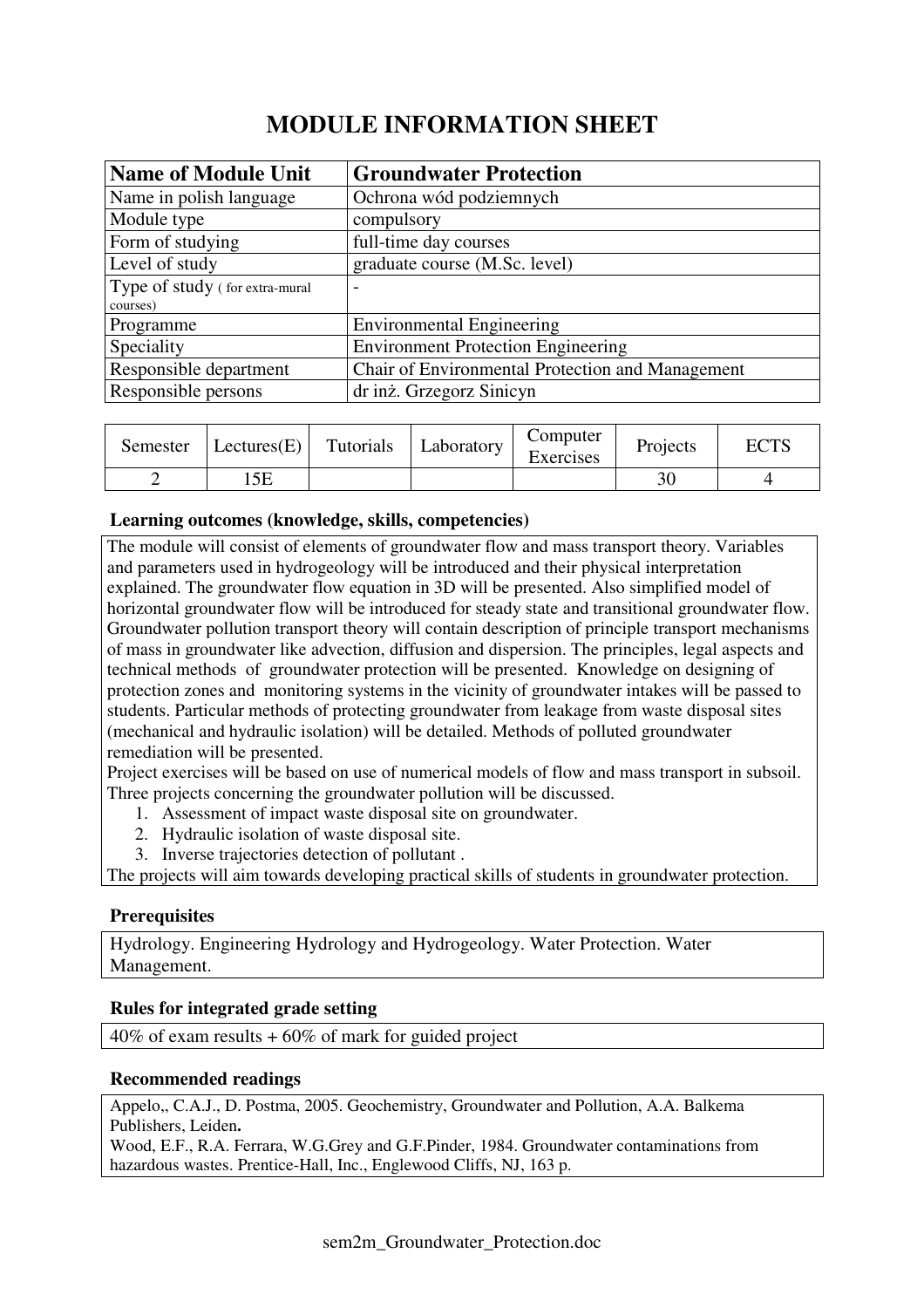Shwartz F.W. (at al), Ground Water Models. Scientific and Regulatory Applications. National Academy Press, Washington, D.C., 1990 Gorelick S.M, Freeze R.A., Donohue D., Keely J.F., Groundwater Contamination. Optimal Capture and Containment, Lewis Publishers, USA, 1993

# **Contents of lectures (syllabus)**

|                | <b>Topics</b>                                                        | <b>Time</b>                 | <b>Scope</b>  |
|----------------|----------------------------------------------------------------------|-----------------------------|---------------|
|                |                                                                      | (hrs.)                      | (S / Ex)      |
| $\mathbf{1}$   | Definitions. Variables and parameters used in hydrogeology and their | $\mathcal{D}_{\mathcal{L}}$ |               |
|                | physical interpretation. Importance of groundwater. Impact of human  |                             |               |
|                | activities on groundwater resources. Sources of groundwater          |                             |               |
|                | pollution.                                                           |                             |               |
| $\overline{2}$ | The groundwater flow equation in 3D. Simplified model of             | 4                           | S             |
|                | horizontal groundwater flow for steady state and transitional        |                             |               |
|                | groundwater flow.                                                    |                             |               |
| 3              | Groundwater pollution transport theory – principle transport         | 3                           | S             |
|                | mechanisms of mass in groundwater like advection, diffusion and      |                             |               |
|                | dispersion, equilibrium chemistry of aquatic subsurface systems      |                             |               |
| $\overline{4}$ | Water resources protection. Groundwater balance. Protection zones    | $\mathcal{D}$               | S             |
|                | in the vicinity of groundwater intakes.                              |                             |               |
| $\mathfrak{H}$ | Groundwater remediation methods. Techniques of WDS isolation         | $\mathcal{D}_{\mathcal{L}}$ | $\mathcal{S}$ |
|                | (mechanical and hydraulic isolation).                                |                             |               |
| 6              | Case studies.                                                        | $\mathcal{D}_{\mathcal{L}}$ | $\mathcal{S}$ |
|                | Total                                                                | 15                          | hours         |

S – topics listed in the legal study programme standards from 12.07.2007  $Ex -$  extended topics

#### **Lecturers**

| dr inż. Grzegorz Sinicyn |  |
|--------------------------|--|
|                          |  |
|                          |  |
|                          |  |
|                          |  |

#### **Assessment method**

Written test.